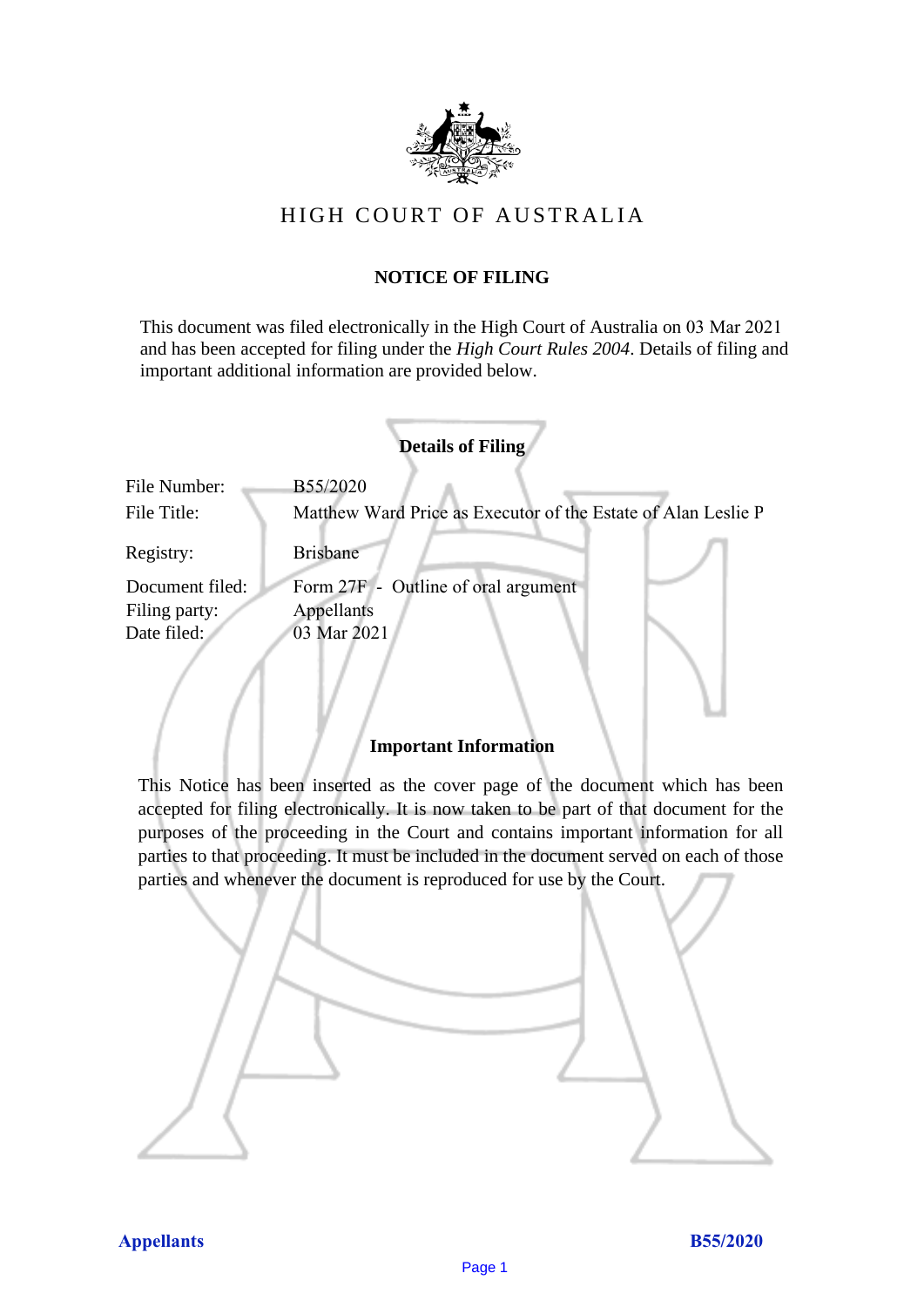# IN THE HIGH COURT OF AUSTRALIA IN THE HIGH COURT OF AUSTRALIA BRISBANE REGISTRY No. B55 of 2020

### ON APPEAL FROM THE SUPREME COURT OF QUEENSLAND ON APPEAL FROM THE SUPREME COURT OF QUEENSLAND

|                   |                          | IN THE HIGH COURT OF AUSTRALIA                                      |                             | B55/2020 |
|-------------------|--------------------------|---------------------------------------------------------------------|-----------------------------|----------|
|                   | <b>BRISBANE REGISTRY</b> |                                                                     | No. B55 of 2020             |          |
|                   |                          | ON APPEAL FROM THE SUPREME COURT OF QUEENSLAND                      |                             |          |
|                   | <b>BETWEEN:</b>          | Matthew Ward Price as Executor of the Estate of Alan Leslie Price   |                             |          |
|                   |                          |                                                                     | (deceased)                  |          |
|                   |                          |                                                                     | First Appellant             |          |
| 10                |                          | Daniel James Price as Executor of the Estate of Alan Leslie Price   |                             |          |
|                   |                          |                                                                     | (deceased)                  |          |
|                   |                          |                                                                     | <b>Second Appellant</b>     |          |
|                   |                          |                                                                     | <b>Allanna Marcia Price</b> |          |
|                   |                          |                                                                     | Third Appellant             |          |
|                   |                          |                                                                     | <b>James Burns Price</b>    |          |
|                   |                          |                                                                     | Fourth Appellant            |          |
| 20                |                          | Gladys Ethel Price by her litigation guardian Erin Elizabeth Turner |                             |          |
|                   |                          |                                                                     | Fifth Appellant             |          |
|                   |                          |                                                                     | and                         |          |
|                   |                          | <b>Christine Claire Spoor as trustee</b>                            |                             |          |
|                   |                          |                                                                     | <b>First Respondent</b>     |          |
|                   |                          |                                                                     | Kerry John Spoor as trustee |          |
|                   |                          |                                                                     | Second Respondent           |          |
| 30                |                          |                                                                     | <b>Marianne Piening</b>     |          |
|                   |                          |                                                                     | Third Respondent            |          |
|                   |                          |                                                                     |                             |          |
| <b>Appellants</b> |                          | Page 2                                                              |                             | B55/2020 |

Appellants Page 2 B55/2020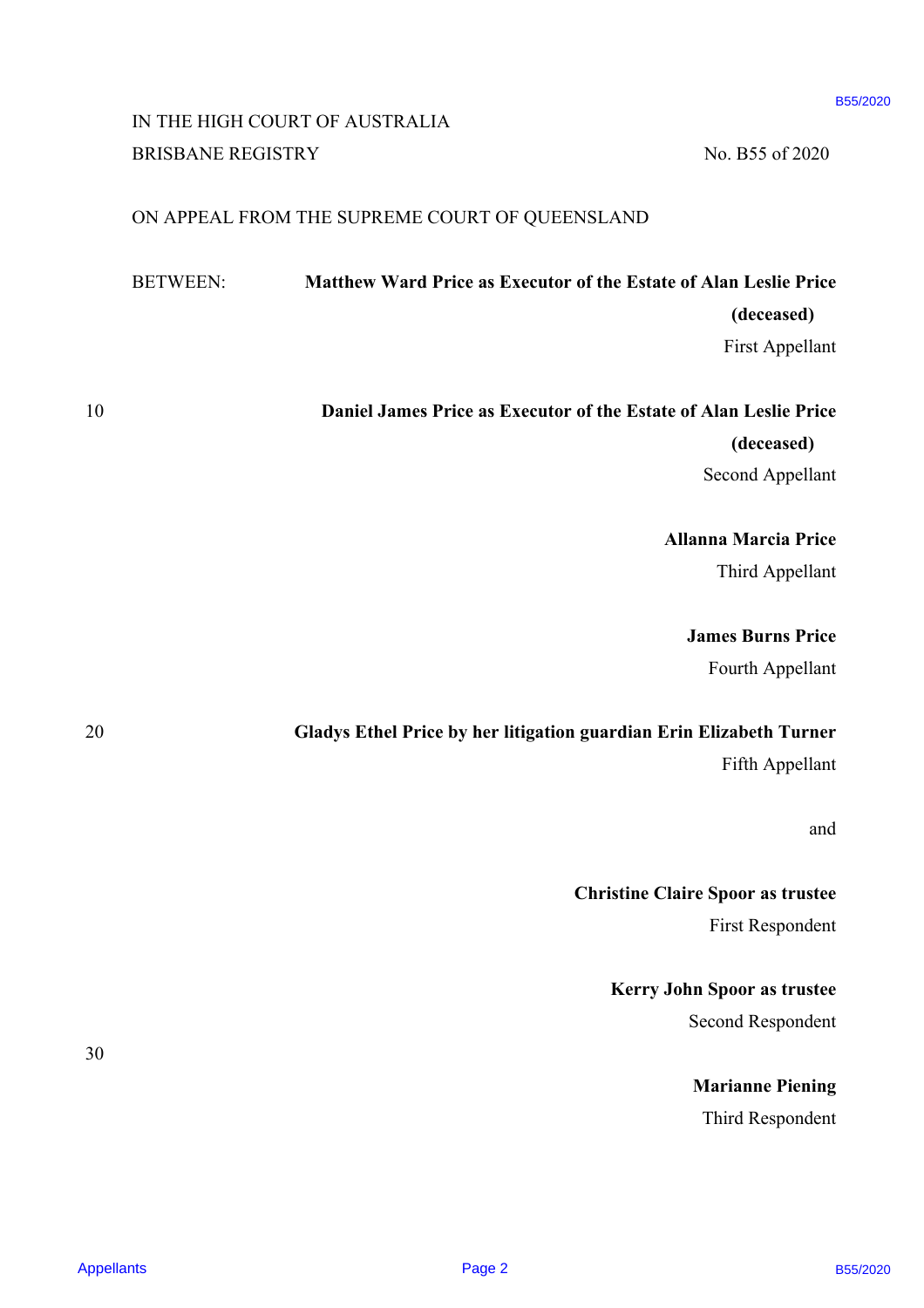### B55/2020

**Frederick Piening** Frederick Piening Fourth Respondent Fourth Respondent

### **Joyce Higgins** Joyce Higgins

Fifth Respondent Fifth Respondent

### **Cheryl Thompson** Cheryl Thompson

Sixth Respondent Sixth Respondent

### 10 **Joyce Mavis Coomber** 10 Joyce Mavis Coomber

Seventh Respondent Seventh Respondent

### **Angus Macqueen and Angus Macqueen as trustee** Angus Macqueen and Angus Macqueen as trustee

Eighth and Ninth Respondent Eighth and Ninth Respondent

# **APPELLANTS' OUTLINE OF ORAL SUBMISSIONS** APPELLANTS' OUTLINE OF ORAL SUBMISSIONS Freederick Piesning<br>
Fronth Respondent<br>
Fronth Respondent<br>
Juyee Higgian<br>
Titlis B-speeder<br>
Sixth Respondent<br>
Sixth Respondent<br>
Sixth Respondent<br>
Argus Macqueca and Argus Macqueca in trustee<br>
Egipth and Vitih Respondent<br>
A

-2-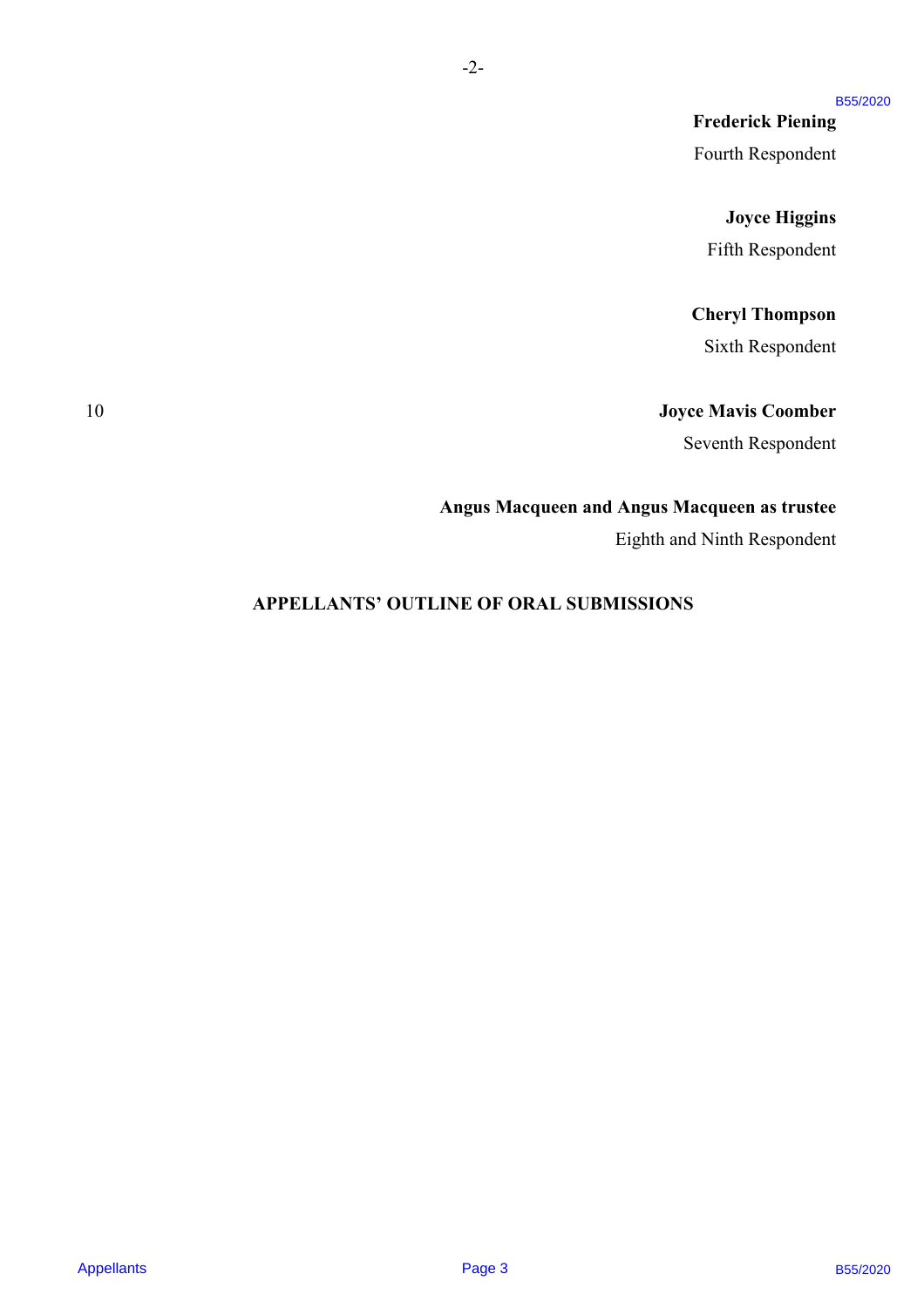# **PART I – CERTIFICATION** PART I -—CERTIFICATION

### **PART II – OUTLINE OF ORAL SUBMISSIONS** PART IT —-OUTLINE OF ORAL SUBMISSIONS

- 2. In the table that follows, these abbreviations are used: 2. In the table that follows, these abbreviations are used:
	- (a) **AS** refers to the appellants' written submissions filed 30 October 2020; (a) AS refers to the appellants' written submissions filed 30 October 2020;
	- (b) **AR** refers to the appellants' written submissions in reply filed 17 December 2020. (b) AR refers to the appellants' written submissions in reply filed <sup>17</sup> December 2020.

-3-

| 2.             | <b>PART II - OUTLINE OF ORAL SUBMISSIONS</b><br>In the table that follows, these abbreviations are used: |                              |  |
|----------------|----------------------------------------------------------------------------------------------------------|------------------------------|--|
|                | (a) AS refers to the appellants' written submissions filed 30 October 2020;                              |                              |  |
|                | (b) AR refers to the appellants' written submissions in reply filed 17 December 2020.                    |                              |  |
|                | <b>APPELLANTS' PRIMARY SUBMISSIONS</b>                                                                   |                              |  |
| $\#$           | <b>Proposition</b>                                                                                       | <b>Submissions Reference</b> |  |
| 1              | Statement of facts                                                                                       | AS $[5]-[11]$                |  |
| $\overline{2}$ | Clause 24 incorporated into the mortgages                                                                | AS [12]                      |  |
| $\overline{3}$ | Approach of primary judge (Dalton J)                                                                     | AS [9]- $[10]$               |  |
| $\overline{4}$ | Approach of Gotterson JA in Queensland Court of                                                          | AS $[11]$                    |  |
|                | Appeal (Sofronoff P and Morrison JA concurring)                                                          |                              |  |
| 5              | Preferable construction of clause 24                                                                     |                              |  |
| 5(a)           | Contracting out of a statute is not permitted where                                                      | AS [21]-[30]                 |  |
|                | those arrangements will defeat or circumvent a                                                           |                              |  |
|                | statutory purpose or policy according to which rights                                                    |                              |  |
|                | are conferred in the public interest                                                                     |                              |  |
| 5(b)           | In order to contract out of a statute effectively, the                                                   | AS [16]                      |  |
|                | language of the contract must use "strong words"                                                         |                              |  |
| 5(c)           | Clause 24, understood according to its objective                                                         | AS [15]-[17]                 |  |
|                | meaning, does not use words that contract out of the                                                     | $AR [3]-[6]$                 |  |
|                | Limitation Act effectively and, in any event, does not                                                   |                              |  |
|                | use "strong words" to do so                                                                              |                              |  |
| 5(d)           | The language of clause 24 is ambiguous and, as such,                                                     | AS [19]                      |  |
|                | recourse to the contra proferentem canon is justified, so                                                | AR $[9]$                     |  |
|                | that the clause should be construed against the interests                                                |                              |  |
|                | of the respondents for whose benefit it was inserted                                                     |                              |  |
| 5(e)           | The use of the word "defeat" by different judges in                                                      | AR [7]                       |  |
|                | different matters to describe the effect of the Limitation                                               |                              |  |
|                | Act is neither relevant to, nor determinative of, the                                                    |                              |  |
|                | preferable construction of clause 24                                                                     |                              |  |
| 5(f)           | The provisions of the Limitation Act do not "defeat"                                                     | AS [43] - [45]               |  |

### **APPELLANTS' PRIMARY SUBMISSIONS** APPELLANTS' PRIMARY SUBMISSIONS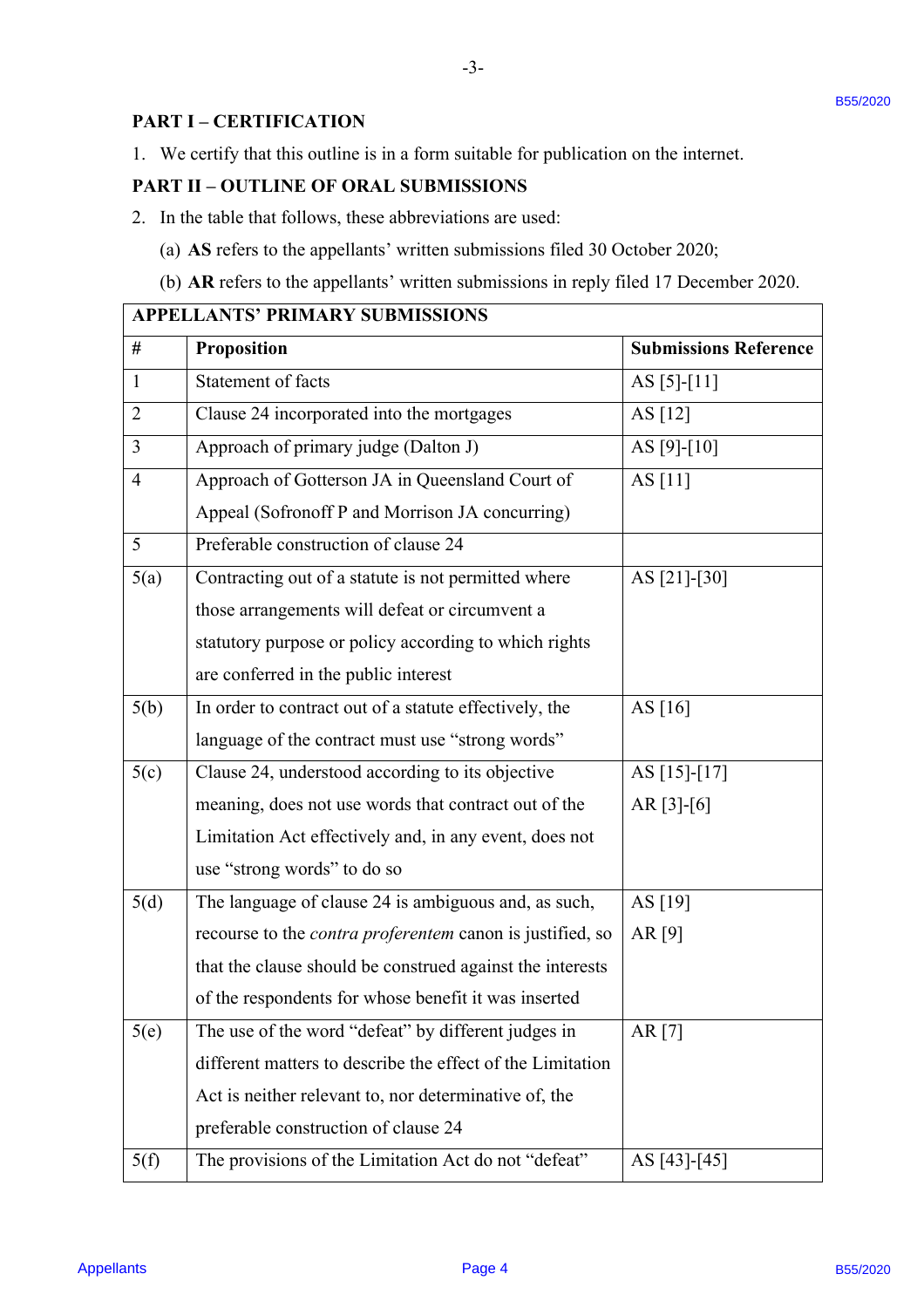|        |                                                               |                       | B55/2020 |
|--------|---------------------------------------------------------------|-----------------------|----------|
|        | the respondents' rights or remedies; to the contrary, it is   | $AR [3]-[6]$          |          |
|        | only the appellants' pleading of the limitation defence       |                       |          |
|        | created by that Act, and the right to plead it conferred      |                       |          |
|        | upon them, that "defeats" the rights or remedies              |                       |          |
| 5(g)   | The respondents' construction of clause 24 that the           | $AR [3]-[6]$          |          |
|        | respondents' pleading of the limitation defence               |                       |          |
|        | "indirectly" defeats the respondents' rights or remedies      |                       |          |
|        | should be rejected because the words "direct or               |                       |          |
|        | indirect" do not appear in the clause and this court          |                       |          |
|        | should not rewrite it                                         |                       |          |
| 5(h)   | The whole of the language of clause 24 must be                | AS [18]               |          |
|        | considered, which includes the concluding words               | AR $[8]$              |          |
|        | "insofar as this can lawfully be done", such that even if     |                       |          |
|        | the respondents' construction of the preceding words of       |                       |          |
|        | that clause is accepted, because such contracting out is      |                       |          |
|        | contrary to the public policy, the clause is not engaged      |                       |          |
| 5(i)   | Given that no provision of the Limitation Act could be        | AS $[13]$ (c), $[65]$ |          |
|        | lawfully contracted out of, the Limitation Act applied        |                       |          |
|        | according to its terms, and Gotterson JA was wrong to         |                       |          |
|        | conclude, first, that clause 24 validly contracted out of     |                       |          |
|        | section 13 of the Limitation Act and, second, that            |                       |          |
|        | because section 13 thereby did not apply, no time             |                       |          |
|        | period ran that could expire for the purposes of section      |                       |          |
|        | 24 of the Limitation Act, so that the respondents' title      |                       |          |
|        | was not extinguished                                          |                       |          |
| 6      | Verwayen does not supply the answer to this question          | AS [20]               |          |
|        | and the <i>obiter</i> statements in that case are not binding |                       |          |
| $\tau$ | The purpose and scheme of the Limitation Act should           | AS [31]-[39]          |          |
|        | be understood by reference to its progenitor, the 1623        |                       |          |
|        | Jacobean Statute, and, understood in that way, the right      |                       |          |
|        | to plead limitation defences are conferred on defendants      |                       |          |
|        | in the public interest, which is directed to achieving the    |                       |          |
|        | statutory policies identified by McHugh J in Taylor           |                       |          |
|        |                                                               |                       |          |

-4- -4-